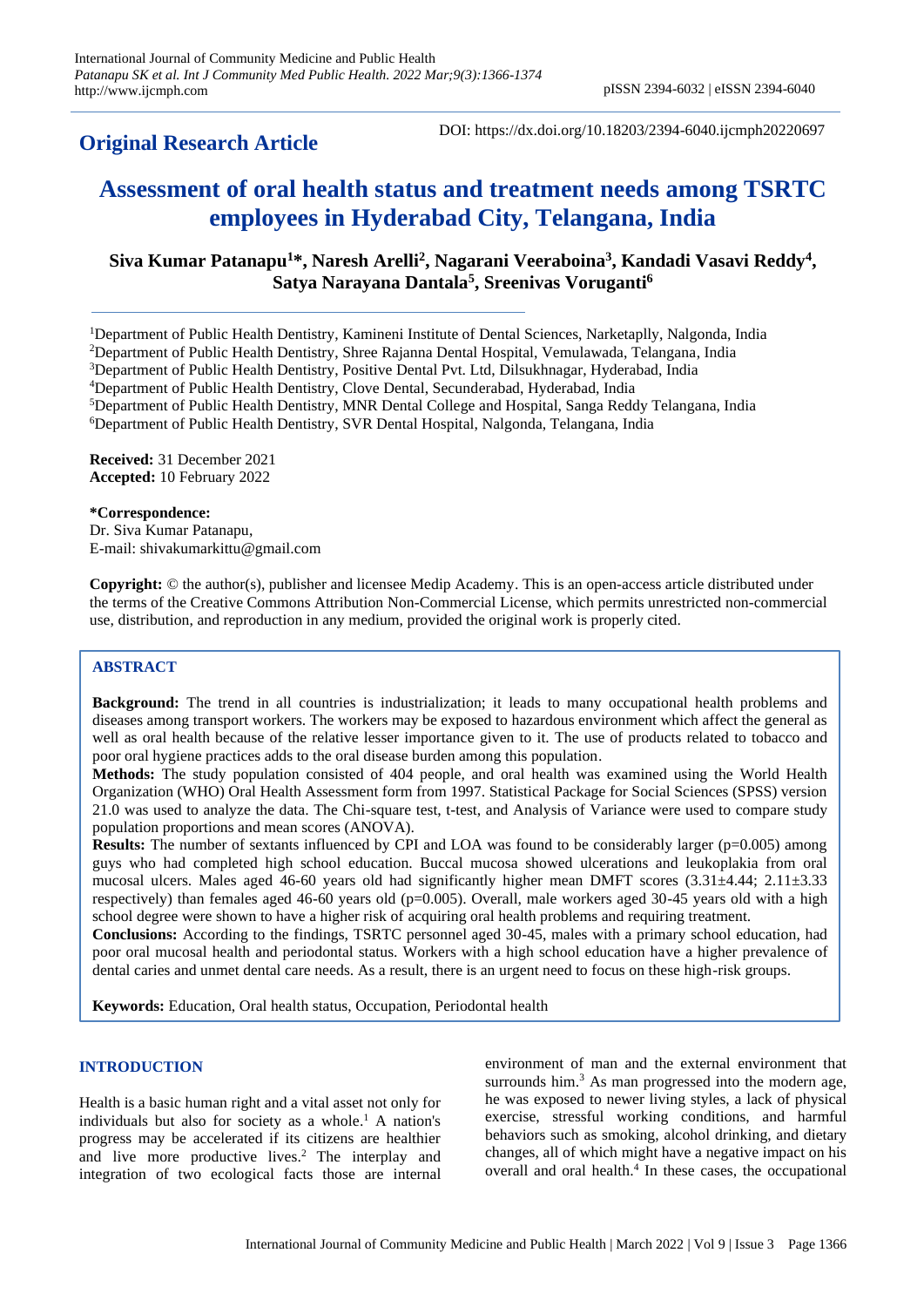environment is critical; it refers to the totality of external conditions and influences that exist in the workplace and have an impact on the health of the workforce.<sup>2,5</sup> Today's transport professionals labor in a very complex environment that is only getting more sophisticated as man's ingenuity grows. 1

Oral health is an important element of overall health and contributes to a higher quality of life. <sup>6</sup> An individual with a problem-free mouth can eat, speak, and mingle without any active disease, symptoms, or embarrassment.<sup>7</sup> Despite ongoing efforts around the world, oral health continues to be undervalued and neglected.<sup>8</sup> Mouth disorders are multifactorial in nature, affecting people of all ages in all parts of the world; nearly no one can avoid oral difficulties over the course of their lives. Environmental factors play a role in poor oral health in many industries, as the oral cavity is a point of entry for many diseases and has numerous unique characteristics that make it particularly vulnerable to occupational disorders. Occupational exposure has been linked to an increased frequency of oral illnesses in studies.<sup>6,9,10</sup>

Industrialization is a global trend that has resulted in a slew of occupational health issues and disorders among transportation workers. <sup>11</sup> Workers may be exposed to a hazardous workplace that includes various physical variables such as noise, vibration, and climatic conditions, all of which have been shown to have a negative impact on their health. 6,12 Because of the mechanical existence that they are compelled to live in metropolitan cities, the average man's life is exceedingly stressful. Several cities have different modes of public transportation. The state government will provide transportation services to the people in most metropolitan cities, and a local transportation network will operate with the support of government and private firms.

According to the 2011 national census, Hyderabad is the metropolitan capital of Telangana state, with a population of about 67 lakhs. Because the city is so large, encompassing over 650 square kilometers, travelling from one location to another is unavoidable for a variety of reasons, including work, school, and recreation. <sup>13</sup> The public transportation system in Hyderabad is extremely important for the general public's transportation. Buses are the most often used public transit option, and many people favor them because of their cost effectiveness. The Telangana State Road Transport Corporation (TSRTC) is the organization in charge of Hyderabad's public transportation bus system.

Various issues like as work shifts, workplace environments, and lengthy working hours have a substantial negative impact on drivers' health. Drivers' job load is high in nerve psychological strain, and they are impacted by stress, mechanical vibration, shock, and fuel evaporation, the influence of high temperatures, noise, and pollution. <sup>14</sup> Drivers and conductors travel hundreds of miles without stopping for food, relaxation, or sleep. The

majority of drivers and conductors have their meals at mid-way dhabas or hotels. Due to their hectic schedules, people frequently use tobacco in the form of smoking and chewing to reduce tension and stay awake while traveling.<sup>12</sup>

As a result, in addition to general health, bus drivers' dental health suffers as a result of the lower priority paid to it. The usage of tobacco products and poor oral hygiene habits contribute to this population's oral disease burden. <sup>15</sup> The current data on TSRTC employees' oral health is insufficient to plan appropriate dental care delivery to satisfy their oral health care needs. Since then, this study has been planned to analyse the oral health status and treatment needs of TSRTC employees in Hyderabad city of Telangana.

### **METHODS**

A cross-sectional survey was conducted among employees working at Hyderabad's four major bus depots (Uppal, Tharnaka, Afzal Gunz, and Miyapur). Permission to conduct the study was received from the recognized Bus depot's Chief Medical Officer. Before clinical assessment, all study participants signed a written informed consent form. The Institutional Review Board of Panineeya Mahavidyalaya Institute of Dental Sciences and Research Centre (PMVIDS&RC/IEC/PHD/DN/0122- 16) gave its approval. The research was carried out in line with the Helsinki Declaration.

A pilot study was conducted among 30 employees working in working in the TSRTC Corporation, Hyderabad. It was done to assess the feasibility, to estimate the sample size and to finalize the survey proforma.

$$
n = \frac{Z^2 pq}{d^2}
$$

Z=Standard normal variant value (Z-value) =1.96 p=Proportion or prevalence of interest and q= 100-p (alternative prevalence)

d=clinically acceptable error (sample error – population proportion  $= 5\%$ 

With a confidence level of 95% and sampling error at 5%. the estimated sample size obtained was a minimum of 360 subjects required.

The study population consisted of 404 people, and oral health was examined using the World Health Organization (WHO) Oral Health Assessment form from 1997. <sup>16</sup> Subjects who were completely edentulous, employees undergoing orthodontic treatment, underwent oral prophylaxis in the last 3 months and who did not give informed consent were eliminated from the study, with the exception of bus drivers and conductors. The poll was done throughout the working hours of the chief medical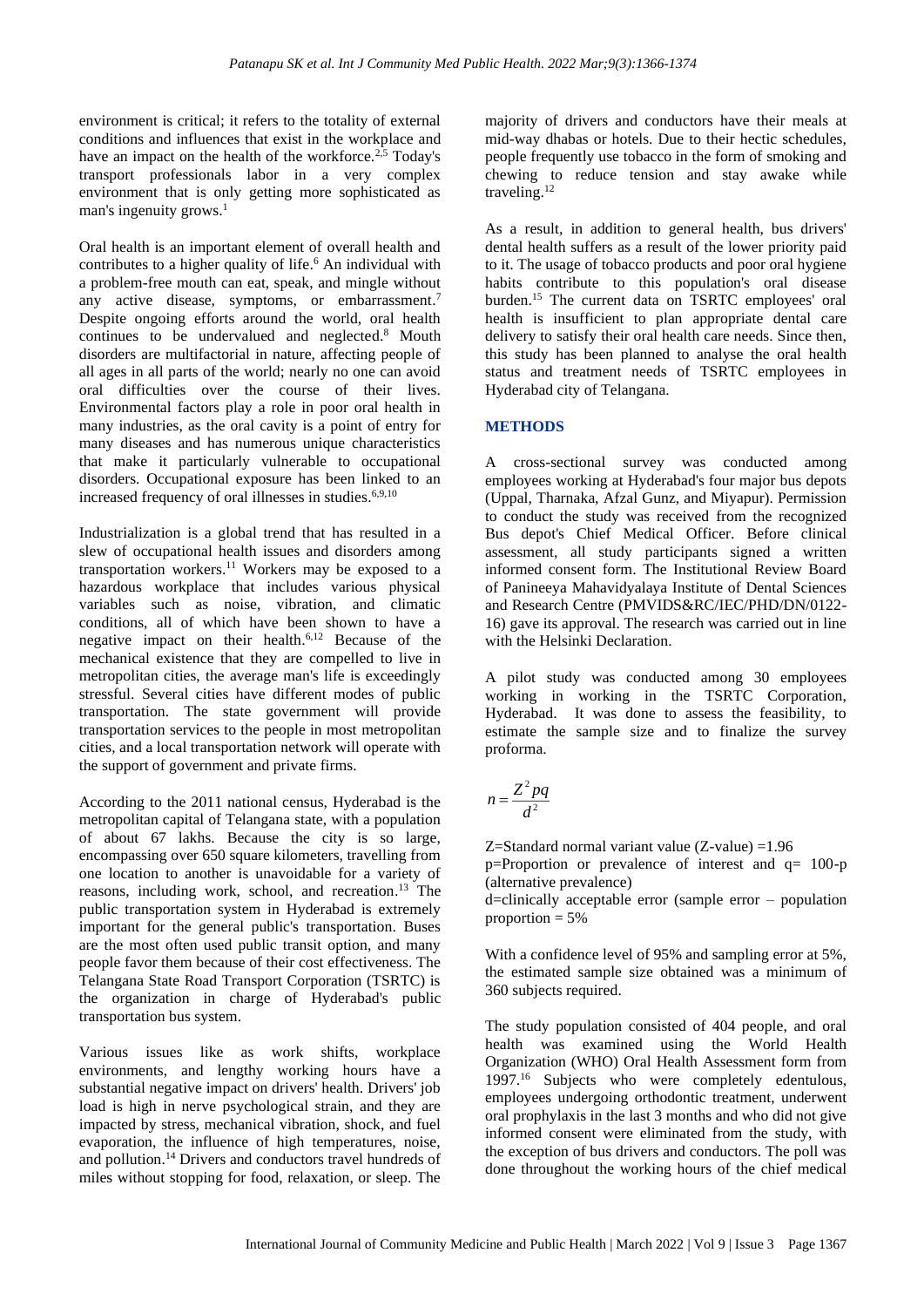officer's personnel. The research was carried out during a three-month period, from March to June 2021.

Statistical Package for Social Sciences (SPSS) version 21.0 was used to analyze the data. The Chi-square test, ttest, and Analysis of Variance were used to compare study population proportions and mean scores (ANOVA). The relationship between the risk factors and dental caries was determined using logistic regression analysis. Statistical significance was defined as p≤0.05.

#### **RESULTS**

The study population consisted of a total of 404 individuals, with 336 (83.2%) males and 68 (16.8%) females. The majority of the participants were between the ages of  $30-45$   $(257; 63.6%)$  and about 82 subjects (20.3%) had a university education. The study population consisted of 395 (97.8%) married people, 205 (50.7%) of whom had previously seen a dentist, and 199 (49.3%) workers who had never visited one. In contrast to cigarette usage, more than half of the employees (261; 64.6%) had a negative history of alcohol intake; in contrast, more than half of the subjects (228; 56.4%) had an alcohol habit (Table 1).

#### **Table 1: Demographic distribution of the study subjects.**

| <b>Variables</b>       |                       | $N($ %)    |  |
|------------------------|-----------------------|------------|--|
|                        | $30 - 45$             | 257(63.6)  |  |
| Age (in years)         | $46 - 60$             | 147 (36.4) |  |
| Gender                 | Male                  | 336 (83.2) |  |
|                        | Female                | 68 (16.8)  |  |
|                        | <b>Primary School</b> | 160 (39.4) |  |
| <b>Education</b>       | High School           | 162 (40.3) |  |
|                        | University            | 82 (20.3)  |  |
| <b>Marital status</b>  | Married               | 395 (97.8) |  |
|                        | Unmarried             | 9(2.2)     |  |
| <b>Previous dental</b> | 6 Months -1year       | 108(26.7)  |  |
| visit                  | $>1$ Year             | 97 (24)    |  |
|                        | N <sub>0</sub>        | 199 (49.3) |  |
| <b>History of</b>      | Yes                   | 143 (35.4) |  |
| tobacco use            | N <sub>0</sub>        | 261 (64.6) |  |
| <b>History of</b>      | Yes                   | 228 (56.4) |  |
| alcohol use            | N <sub>0</sub>        | 176 (43.6) |  |
| <b>Total subjects</b>  | 404 (100)             |            |  |

#### **Table 2: Frequency distribution of study subjects according to Oro mucosal conditions based on age, gender and education.**

| <b>Variables</b> |                | N <sub>0</sub><br>abnormality | 1=malignant<br>tumor | 2=leukoplakia | 3=lichenplanus | 4=ulceration | 7=abscess      |
|------------------|----------------|-------------------------------|----------------------|---------------|----------------|--------------|----------------|
|                  |                | N(%)                          | N(%)                 | N(%)          | N(%)           | N(%)         | N(%)           |
|                  | $30 - 45$      | 227(56.2)                     | 1(0.2)               | 6(1.5)        | 3(0.7)         | 18(4.5)      | 2(0.5)         |
| Age (in          | $46 - 60$      | 141 (34.9)                    | $\Omega$             | 4(1)          | $\Omega$       | 2(0.5)       | $\Omega$       |
| years)           | Total          | 368 (91.1)                    | 1(0.2)               | 10(2.5)       | 3(0.7)         | 20(5)        | 2(0.5)         |
|                  | P value        | 0.073                         |                      |               |                |              |                |
|                  | Males          | 316 (78.2)                    | 1(0.2)               | 10(2.5)       | 2(0.5)         | 7(1.7)       | $\Omega$       |
| <b>Gender</b>    | Females        | 52(12.9)                      | $\theta$             | $\Omega$      | 1(0.2)         | 13(3.3)      | 2(0.5)         |
|                  | Total          | 368(91.1)                     | 1(0.2)               | 10(2.5)       | 3(0.7)         | 20(5)        | 2(0.5)         |
|                  | P value        | $0.000*$                      |                      |               |                |              |                |
|                  | Primary        | 148 (36.6)                    | 1(0.2)               | 6(1.5)        | $\mathbf{0}$   | 5(1.2)       | $\overline{0}$ |
| <b>Education</b> | High<br>school | 146(36.1)                     | $\overline{0}$       | 3(0.7)        | 3(0.7)         | 8(2)         | 2(0.5)         |
|                  | University     | 74 (18.3)                     | $\theta$             | 1(0.2)        | $\Omega$       | 7(1.7)       | $\Omega$       |
|                  | Total          | 368(91.1)                     | 1(0.2)               | 10(2.5)       | $3(0.7\%)$     | 20(5)        | 2(0.5)         |
|                  | P value        | 0.169                         |                      |               |                |              |                |

\*p value <0.005 statistically significant.

With regards to Oro-mucosal conditions, majority of the subjects had no abnormality; very few people among subjects aged 30-45 years (4.5%), females (3.3%) and those with high school education (2%) had shown presence of ulcerations in their mouth. On the other hand, males had significantly higher percentage of having leukoplakia (2.5%) when compared to other conditions. (p=0.000) (Table 2).

Similarly when observed for Oro mucosal locations, subjects aged 30-45 years, males and those with primary education had shown higher percentage for buccal mucosal lesions (4.2%, 3.2% and 2.5% respectively). However, only gender has shown statistically significant (P=0.00) relationship (Table 3).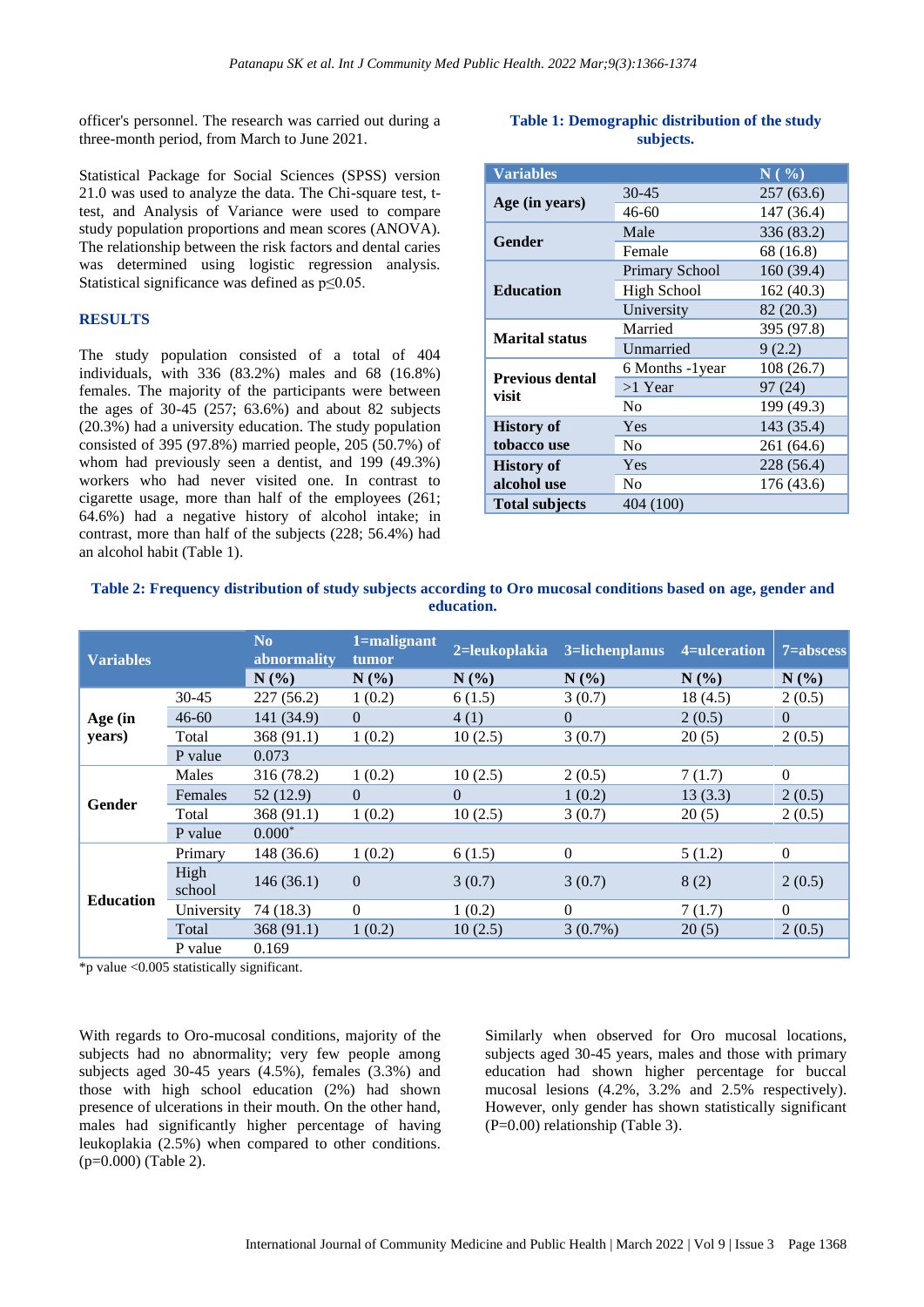| <b>Variables</b>           |             | N <sub>0</sub><br>abnormality | 1=Commissure | $2 = \overline{\text{Lips}}$ | 3=Sulci  | 4=Buccal<br>mucosa | 6=Tongue | $8=$<br><b>Alveolar</b><br>ridge |
|----------------------------|-------------|-------------------------------|--------------|------------------------------|----------|--------------------|----------|----------------------------------|
|                            |             | N(%                           | N(%          | N(%)                         | N(%      | $N(\%)$            | N(%      | N(%)                             |
|                            | $30 - 45$   | 228(56.4)                     | $\Omega$     | 2(0.5)                       | 3(0.7)   | 17(4.2)            | 5(1.2)   | 2(0.5)                           |
| Age (in<br>years)          | $46 - 60$   | 141 (34.9)                    | 1(0.4)       | $\Omega$                     | $\Omega$ | 5(1.2)             | $\Omega$ | $\Omega$                         |
|                            | Total       | 369 (91.3)                    | 1(0.4)       | 2(0.5)                       | 3(0.7)   | 22(5.4)            | 5(1.2)   | 2(0.5)                           |
|                            | P value     | 0.091                         |              |                              |          |                    |          |                                  |
| Gender<br><b>Education</b> | Males       | 317 (78.5)                    | 1(0.4)       | $\Omega$                     | 3(0.7)   | 13(3.2)            | 2(0.5)   | $\Omega$                         |
|                            | Females     | 52(12.9)                      | $\Omega$     | 2(0.5)                       | $\Omega$ | 9(2.2)             | 3(0.7)   | 2(0.5)                           |
|                            | Total       | 369 (91.3)                    | 1(0.4)       | 2(0.5)                       | 3(0.7)   | 22(5.4)            | 5(1.2)   | 2(0.5)                           |
|                            | P value     | $0.00*$                       |              |                              |          |                    |          |                                  |
|                            | Primary     | 149 (40.4)                    | 1(0.4)       | $\Omega$                     | $\Omega$ | 10(2.5)            | $\theta$ | $\theta$                         |
|                            | High school | 146(36.1)                     | $\mathbf{0}$ | $\Omega$                     | 2(0.5)   | 9(2.2)             | 3(0.7)   | 2(0.5)                           |
|                            | University  | 74(18.3)                      | $\Omega$     | 2(0.5)                       | 1(0.2)   | 3(0.7)             | 2(0.5)   | $\theta$                         |
|                            | Total       | 369(91.3)                     | 1(0.4)       | 2(0.5)                       | 3(0.7)   | 22(5.4)            | 5(1.2)   | 2(0.5)                           |
|                            | P value     | 0.1                           |              |                              |          |                    |          |                                  |

#### **Table 3: Frequency distribution of study subjects according to Oro mucosal locations based on age, gender and education.**

\*p value <0.005 statistically significant

#### **Table 4: Mean sextant scores of Community Periodontal Index (CPI) based on age, gender and education.**

| <b>Variables</b> |             | <b>Mean</b> ±SD  |                  |                  |                  |                  |  |  |  |  |  |  |
|------------------|-------------|------------------|------------------|------------------|------------------|------------------|--|--|--|--|--|--|
|                  |             | <b>CODE 0</b>    | <b>CODE1</b>     | <b>CODE 2</b>    | CODE 3           | <b>CODE4</b>     |  |  |  |  |  |  |
|                  | $30 - 45$   | $3.27 \pm 2.151$ | $1.74 \pm 1.902$ | $0.91 \pm 1.444$ | $0.07 \pm 0.330$ | $0.2 \pm 0.186$  |  |  |  |  |  |  |
| Age (in years)   | $46 - 60$   | $1.56 \pm 2.048$ | $0.99 \pm 1.758$ | $2.23 \pm 2.196$ | $0.91 \pm 1.613$ | $0.27 \pm 0.839$ |  |  |  |  |  |  |
|                  | P value     | $0.005*$         | $0.005*$         | $0.005*$         | $0.005*$         | $0.005*$         |  |  |  |  |  |  |
|                  | Males       | $2.37 \pm 2.207$ | $1.51 \pm 1.921$ | $1.55 \pm 1.956$ | $0.42 \pm 1.133$ | $0.13 \pm 0.587$ |  |  |  |  |  |  |
| <b>Gender</b>    | Females     | $4.01 \pm 2.062$ | $1.24 \pm 1.676$ | $0.60 \pm 1.024$ | $0.13 \pm 0.771$ | $0.01 \pm 0.121$ |  |  |  |  |  |  |
|                  | P value     | $0.005*$         | 0.27             | $0.005*$         | $0.044*$         | 0.114            |  |  |  |  |  |  |
|                  | Primary     | $1.93 \pm 2.041$ | $1.31 \pm 1.823$ | $1.93 \pm 2.051$ | $0.66 \pm 1.440$ | $016 \pm 0.571$  |  |  |  |  |  |  |
| <b>Education</b> | High school | $2.91 \pm 2.376$ | $1.57 \pm 2.037$ | $1.19 \pm 1.836$ | $0.22 \pm 0.780$ | $0.11 \pm 0.630$ |  |  |  |  |  |  |
|                  | University  | $3.51 \pm 2.062$ | $1.56 \pm 1.671$ | $0.74 \pm 1.131$ | $0.11 \pm 0.544$ | $0.00 \pm 0.000$ |  |  |  |  |  |  |
|                  | P value     | $0.005*$         | 0.419            | $0.005*$         | $0.005*$         | 0.085            |  |  |  |  |  |  |

\*p value <0.005 statistically significant

#### **Table 5: Mean sextant scores of Loss of Attachment (LOA) based on age, gender and education.**

| <b>Variables</b> |              | <b>Mean</b> ±SD  |                  |                 |                 |                   |  |  |  |  |  |
|------------------|--------------|------------------|------------------|-----------------|-----------------|-------------------|--|--|--|--|--|
|                  |              | CODE 0           | <b>CODE1</b>     | <b>CODE 2</b>   | CODE 3          | <b>CODE4</b>      |  |  |  |  |  |
|                  | $30 - 45$    | $5.99 \pm 0.139$ | $0.01 \pm 0.139$ | $0.0 + 0.0$     | $0.0 \pm 0.62$  | $0.0 \pm 0.62$    |  |  |  |  |  |
| Age (in years)   | $46 - 60$    | $5.56 \pm 1.079$ | $0.44 \pm 1.079$ | $0.0 + 0.0$     | $0.0 + 0.0$     | $0.01 \pm 0.82$   |  |  |  |  |  |
|                  | P value      | $0.005*$         | $0.005*$         | 0.456           | 0.45            | 0.689             |  |  |  |  |  |
|                  | <b>Males</b> | $5.80 \pm 0.751$ | $0.20+0.751$     | $0.00 \pm 0.00$ | $0.0 + 0.0$     | $0.01 \pm 0.077$  |  |  |  |  |  |
| <b>Gender</b>    | Females      | $5.99 \pm 0.121$ | $0.01 \pm 0.121$ | $0.0 + 0.0$     | $0.01 \pm 0.12$ | $0.00 \pm 0.0$    |  |  |  |  |  |
|                  | P value      | $0.048*$         | $0.048*$         | 0.65            | $0.026*$        | 0.525             |  |  |  |  |  |
|                  | Primary      | $5.74 \pm 0.756$ | $0.26 \pm 0.756$ | $0.00 \pm 0.00$ | $0.00 \pm 0.00$ | $0.01 \pm 0.079$  |  |  |  |  |  |
| <b>Education</b> | High school  | $5.86 \pm 0.771$ | $0.14 \pm 0771$  | $0.00 \pm 0.00$ | $0.00 \pm 0.00$ | $0.01 \pm 0.0790$ |  |  |  |  |  |
|                  | University   | $5.98 \pm 0.155$ | $0.02 \pm 0.155$ | $0.00 \pm 0.00$ | $0.01 \pm 0.11$ | $0.00 \pm 0.00$   |  |  |  |  |  |
|                  | P value      | $0.033*$         | $0.033*$         | 0.69            | 0.14            | 0.776             |  |  |  |  |  |

\*p value <0.005 statistically significant

With regards to Mean score comparison based on age had showed that, subjects belongs to the 30-45 years age group had significantly preponderance for code-0 (Healthy)  $(3.27\pm2.151)$  and bleeding gum on probing (code-1) (1.74±1.902) (p=0.005). Regarding gender, males had significantly dominant for calculus (code-2)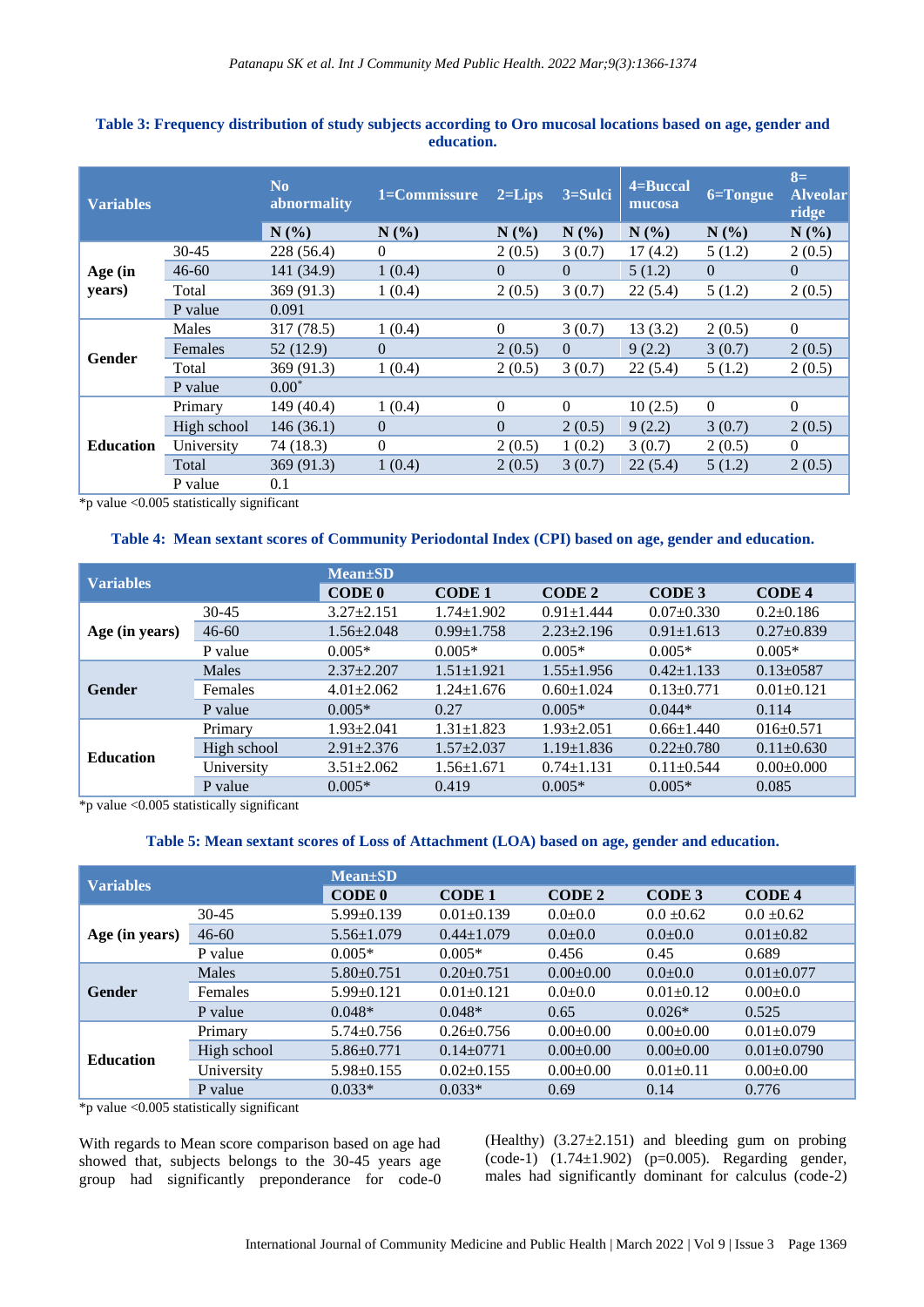$(1.55\pm1.956)$ , and shallow pockets (code-3)  $(0.42\pm1.133)$ than females. On the other hand, subjects with lower education level had significant higher mean CPI scores. (p=0.005) (Table 4).

In present study, 46-60 years had significantly  $(p=0.005^*)$ higher mean scores for no attachment loss (code-0) (5.56±1.079) and Code-1 (0.44±1.079). Similarly, females and those with university education also had significantly  $(p<0.05^*)$  higher mean score for no attachment loss (code-0) (5.99±0.121&5.98±0.155 respectively). However, males and subjects with primary education had loss of attachment of 4-5 mm (Code-1)  $(0.20\pm0.751\&0.26\pm0.756$  respectively). These differences were statistically significant.  $(p \le 0.005)$  (Table 5).

With regards to age, 46-60 years hand significant (p<0.05) higher mean score for Missing Teeth  $(0.29\pm0.95)$ , filled teeth  $(0.29\pm0.73)$  and overall DMFT  $(3.31\pm4.44)$  than subjects with age 30-45 years. However, males  $(2.11\pm3.33)$  and subjects with primary education

 $(2.61\pm3.85)$  had significant (p=0.005) higher mean DMFT score than females and subjects with higher and university education. However, comparable means scores was observed for Decayed, Missing and Filled Teeth (p>0.05) (Table 6).

With regard to the treatment needs, among 30-45 years age group, majority of subjects required extraction(14.9%) followed by pulp care (13.1%). However significance difference was observed only for extraction (p=0.058). Likewise, with 45-60 years age group showed significantly  $(p<0.005)$  dominant for crowns for any reason (8.9%). Considering gender, higher percentage of males required extractions, followed by pulp care and two surface fillings (16.1%, 16.1% & 4.2% respectively) among this only two surface fillings showed significant difference  $(p<0.005)$ . With respect education majority of the subjects with high school education required extractions, followed by pulp care and one surface fillings  $(8.2\% \, , \, 8.1\% \, \& \, 4.7\% \,$  respectively) and there was no statistical difference. (Table 7)

**Table 6: Dental Caries Experience (DMFT and its components) based on age, gender and education.**

| <b>Variables</b> |             | $Mean \pm SD$    |                                  |                  |                  |  |  |  |  |  |
|------------------|-------------|------------------|----------------------------------|------------------|------------------|--|--|--|--|--|
|                  |             | <b>DMFT</b>      | <b>DECAYED</b><br><b>MISSING</b> |                  | <b>FILLED</b>    |  |  |  |  |  |
| Age (in years)   | $30 - 45$   | $1.21 \pm 1.493$ | $0.78 \pm 1.082$                 | $0.14 \pm 0.509$ | $0.15 \pm 0.455$ |  |  |  |  |  |
|                  | $46 - 60$   | $3.31 \pm 4.447$ | $0.72 \pm 1.302$                 | $0.29 \pm 0.952$ | $0.29 \pm 0.733$ |  |  |  |  |  |
|                  | P value     | $0.005*$         | 0.613                            | $0.032*$         | $0.005*$         |  |  |  |  |  |
|                  | Males       | $2.11 \pm 3.331$ | $0.74 \pm 1.200$                 | $0.21 \pm 0.758$ | $0.21 \pm 0.600$ |  |  |  |  |  |
| <b>Gender</b>    | Females     | $1.31 \pm 1.330$ | $0.85 \pm 0.981$                 | $0.09 \pm 0.334$ | $0.15 \pm 0.432$ |  |  |  |  |  |
|                  | P value     | $0.005*$         | 0.471                            | 0.18             | 0.38             |  |  |  |  |  |
|                  | Primary     | $2.61 \pm 3.856$ | $0.73 \pm 1.181$                 | $0.26 \pm 0.913$ | $0.26 \pm 0.677$ |  |  |  |  |  |
| <b>Education</b> | High school | $1.70 \pm 2.689$ | $0.82 \pm 1.251$                 | $0.15 \pm 0.549$ | $0.16 \pm 0.510$ |  |  |  |  |  |
|                  | University  | $1.28 \pm 1.680$ | $0.71 \pm 0.949$                 | $0.16 \pm 0.484$ | $0.17 \pm 0.466$ |  |  |  |  |  |
|                  | P value     | $0.005*$         | 0.687                            | 0.345            | 0.24             |  |  |  |  |  |

\*p value <0.005 statistically significant

## **Table 7: Frequency distribution of study subjects according to treatment needs based on age, gender and education.**

| <b>Variables</b> |             | <b>One surface</b><br>filling | <b>Two surface</b><br>filling | <b>Crown</b> | <b>Pulp care</b> | <b>Extraction</b> |
|------------------|-------------|-------------------------------|-------------------------------|--------------|------------------|-------------------|
|                  |             | N(%)                          | N(%)                          | N(%)         | N(%)             | N(%)              |
|                  | 30-45       | 25(6.2)                       | 10(2.5)                       | 15(3)        | 53(13.1)         | 60 (14.9)         |
|                  | $46 - 60$   | 14(3.5)                       | 8(2)                          | 33(8.9)      | 28(6.9)          | 22(5.4)           |
| Age (in          | Total       | 39(9.7)                       | 18(4.5)                       | 48 (11.9)    | 81 (20)          | 82 (20.3)         |
| years)           | P value     | 0.416                         | 0.553                         | $0.000*$     | 0.584            | $0.058*$          |
|                  | Males       | 34(8.4)                       | 17(4.2)                       | 36(8.9)      | 65(16.1)         | 65(16.1)          |
| Gender           | Females     | 5(1.3)                        | 1(0.3)                        | 12(3)        | 16(3.9)          | 17(4.2)           |
|                  | Total       | 39(9.7)                       | 18(4.5)                       | 48 (11.9)    | 81 (20)          | 82 (20.3)         |
|                  | P value     | 0.456                         | $0.005*$                      | 0.238        | 0.586            | 0.565             |
|                  | Primary     | 13(3.2)                       | 8(2)                          | 22(6.4)      | 30(7.4)          | 30(7.4)           |
|                  | High school | 19(4.7)                       | 8(2)                          | 10(3.4)      | 33(8.1)          | 33(8.2)           |
| <b>Education</b> | University  | 7(1.8)                        | 2(0.5)                        | 8(2.1)       | 18(4.5)          | 19(4.7)           |
|                  | Total       | 39(9.7)                       | 18(4.5)                       | 48 (11.9)    | 81 (20)          | 82(20.3)          |
|                  | P value     | 0.51                          | 0.612                         | 0.393        | 0.834            | 0.72              |

\*p value <0.005 statistically significant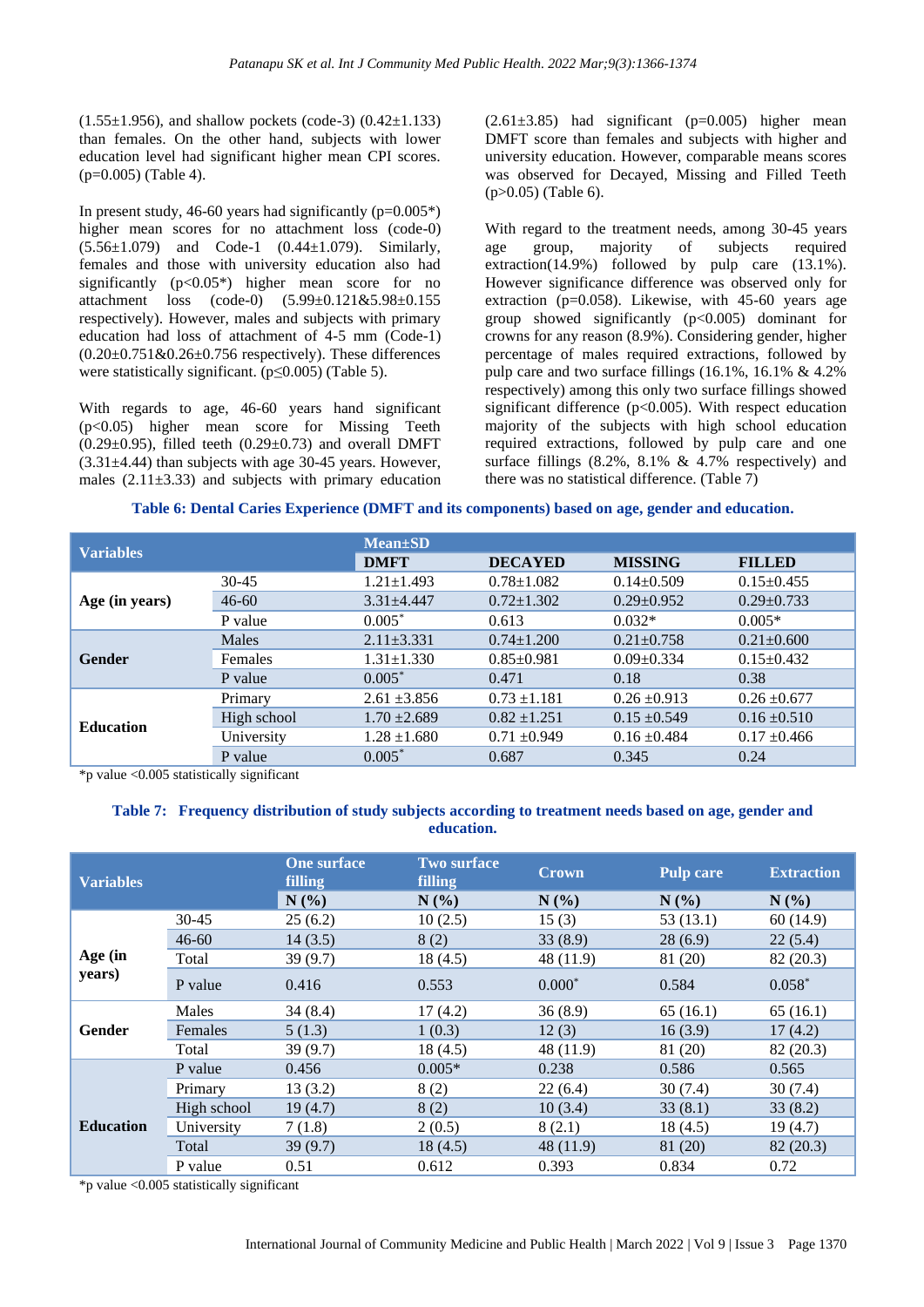| <b>Variables</b> |                 | <b>Dental</b><br>caries |                          | <b>Root caries</b> |                          | <b>Treatment</b><br>needs |                          | <b>CPI</b> |                          | <b>LOA</b> |                          | Oro<br>mucosal<br>conditions |                          | Oro<br>mucosal<br><b>locations</b> |         |
|------------------|-----------------|-------------------------|--------------------------|--------------------|--------------------------|---------------------------|--------------------------|------------|--------------------------|------------|--------------------------|------------------------------|--------------------------|------------------------------------|---------|
|                  |                 | OR                      | P                        | OR                 | P                        | <b>OR</b>                 | P                        | OR         | P                        | <b>OR</b>  | P                        | OR                           | P                        | <b>OR</b>                          | P       |
| Age (in          | $30 - 45$       | 0.986                   | 0.896                    | 1.327              | $0.005*$                 | 0.756                     | 0.564                    | 1.6        | $0.01*$                  | 1.456      | $0.05*$                  | 1.737                        | $0.02*$                  | 0.56                               | 0.658   |
| years)           | $46 - 60$       | Ref                     | $\overline{\phantom{a}}$ | Ref                |                          | Ref                       |                          | Ref        |                          | Ref        | $-\hbox{--}$             | Ref                          |                          | Ref                                |         |
| Gender           | Male            | 1.13                    | 0.709                    | 0.505              | 0.555                    | 1.2                       | 0.654                    | 2.5        | $0.05*$                  | 1.5        | 0.689                    | 4.5                          | $0.02*$                  | 1.258                              | 0.789   |
|                  | Female          | Ref                     | $\overline{\phantom{0}}$ | Ref                |                          | Ref                       | $\overline{\phantom{0}}$ | Ref        |                          | Ref        | $\overline{\phantom{0}}$ | Ref                          | $\overline{\phantom{a}}$ | Ref                                |         |
|                  | Primary         | 0.99                    | 0.976                    | 1.498              | 0.85                     | 0.568                     | 0.86                     | 2.67       | $0.05*$                  | 2.89       | $0.05*$                  | 1.89                         | $0.05*$                  | 1.5                                | $0.02*$ |
| Edu-<br>cation   | High<br>school  | 1.968                   | $0.05*$                  | 2.154              | $0.05*$                  | 0.124                     | 0.693                    | 1.456      | 0.896                    | 1.56       | 0.896                    | 0.451                        | 0.089                    | 0.25                               | 0.986   |
|                  | Univ-<br>ersity | Ref                     | $\overline{\phantom{a}}$ | Ref                | $\overline{\phantom{a}}$ | Ref                       | $\overline{\phantom{a}}$ | Ref        | $\overline{\phantom{a}}$ | Ref        | $\overline{\phantom{a}}$ | Ref                          | $\overline{\phantom{a}}$ | Ref                                |         |

#### **Table 8: Multiple logistic regressions of oral health status and treatment needs based on age, gender and education.**

\*p value <0.005 statistically significant OR- Odds Ratio

With regards to age, subjects age 30-45 years age group had significantly higher odds for root caries (1.3), CPI  $(1.6)$ , LOA  $(1.4)$ , and oral mucosal conditions. $(p<0.05)$ . Based on gender, it was noticed that even though males had higher odds for all the characters, significant association was observed only for CPI (2.5) and oral mucosal conditions  $(4.5)$ .  $(p<0.005)$ . Considering educational status, subjects with primary education were significantly greater risk of having CPI (2.6), LOA (2.8), oral mucosal conditions (1.8) and oral mucosal locations  $(1.5)$ . ( $p<0.005$ ). Nevertheless, those with high school education showed significantly higher prone for crown and root caries  $(1.9 \text{ and } 2.1 \text{ respectively})$   $(p<0.005)$ (Table 8).

#### **DISCUSSION**

There is significant evidence that occupation has an impact on health and well-being, and the impact of occupation on health has multiple aspects. 17,18 A "negative change in health state directly arising from more or less prolonged exposure to dangerous substances or situations directly related to the individual's work" is an occupational disease.<sup>19</sup> As a result, it is critical to investigate the impact of occupation on health. Because the mouth cavity is a point of entry for many diseases6, environmental hazards contribute to poor oral health in many vocations.

The outcomes of this study show that TSRTC personnel had a high prevalence of dental caries and periodontal disease. <sup>20</sup> To achieve the study's goal, participants were asked to provide a history of oral mucosal disorders, their periodontal state was determined using the CPI and LOA index, and their dentition status and treatment needs were determined using WHO codes and criteria (1987). <sup>16</sup> The study had a higher proportion of male employees and a lower proportion of female employees, most of whom were conductors; similarly, Zaitsu et al found that male employees outnumbered female employees. This could be related to the fact that driving is a difficult career with

erratic hours and family obligations, making women less interested in it.<sup>21</sup>

According to the current report, the majority of them have completed high school. This is due to the fact that only government drivers who have completed their secondary school are eligible to work for TSRTC. It appears to play a significant impact in both knowledge and attitudes, as well as a movement in consumption criteria from basic necessities coverage to income disposal aimed at improving quality of life. In contrast, a research on professional truck drivers done by Aguilar-Zinser et al found that the majority of the study subjects had completed their primary school education.<sup>18</sup>

In the whole study population, 199 workers (49.3%) had never visited a dentist. This was in line with research conducted in Mysore by Reddy et al among Karnataka state road transport 55.6% of drivers visited the dentist.<sup>3</sup> Other studies reveal that due to a lack of oral health awareness, dental neglect, and fear of dentists, as well as a lack of time due to a less flexible work schedule, the cost of treatment was too expensive, and people only visited dentists when they were in a serious condition.<sup>22-24</sup> Many studies among transportation workers revealed evidence of increased cigarette and alcohol consumption.19,20 Similarly, more over half of the workers in the current study (56.4 percent) drank alcohol, but fewer workers smoked cigarettes (35.4%).

One probable explanation is that they operate under stressful conditions as a result of long hours and lack of sleep. As a result, they use alcohol as a sedative to cope with their stress. <sup>12</sup> Long hours of driving and infrequent shifts have been linked to a higher prevalence of leukoplakia  $(3.1\%)$  in studies.<sup>3,20,24</sup> In contrast to previous research, we found a low prevalence of leukoplakia (2.5%) and ulcerations (5%), with the most afflicted sections of the oral cavity being the buccal mucosa (5.4%) and tongue (1.2%).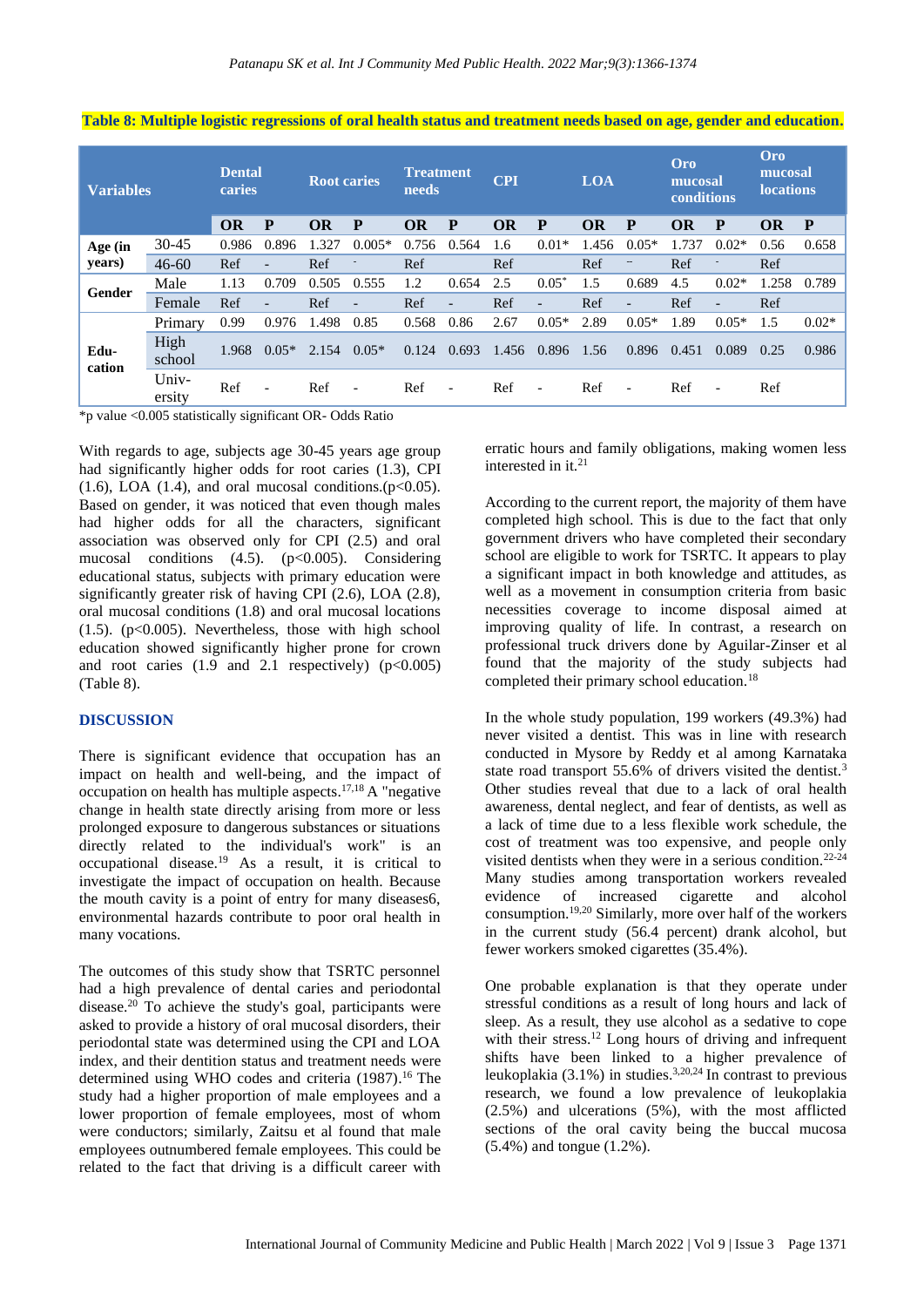This could be because management provides frequent medical services to their staff. Nonetheless, it is a substantial public health issue that must be addressed. According to the Community Periodontal Index (CPI), bleeding after probing (27.8%) was the most common periodontal problem among study participants in both age groups, with males (52.2%) being affected more than females (13.8%). Their poor dental hygiene habits, such as infrequent and inadequate brushing and flossing, are most likely to blame for this problem.

A periodontal pocket of 4-5 mm was found in 19.4% of the participants in this investigation (code 3). This result was lower than that reported in other studies, such as Ahmed et al (72.67 percent) among Nellore bus drivers and Sanadhya et al (46.8 percent) among industrial population in Uttar Pradesh, India.25,26 It's possible that this is attributable to their poorer educational attainment, longer driving experience, and regular use of alcohol and tobacco. 19

The bulk of the participants (40.2%) in a research done by Chandra et al among bank employees in Bangalore exhibited with LOA  $4-5$  mm.<sup>27</sup> Plaque, supra-gingival, and sub-gingival calculus were all found to be significant correlates with the existence of LOA in this investigation. This is owing to the fact that the numerous forms of pressures experienced by bank personnel are linked to plaque formation, calculus, and attachment loss. In contrast to the data above, we discovered that roughly 27.6% of both age groups exhibited attachment loss of 6- 8 mm (code-2) and 22.4 percent had 4-5mm attachment loss (code 1). Other investigations by Gambhir et al revealed that attachments 4-5 mm and 6-8 mm were lost at a rate of 11.9 percent and 5.9 percent, respectively, while Singh et al reported that the reason was the availability of regular medical and health insurance services to them  $(17.5 \text{ percent.}^{19,28})$ 

Male participants and those with a high school diploma had the highest prevalence of decaying crowns (34.4 percent and 17.9 percent respectively). Previous research by Reddy et al shown that the frequency of dental caries was higher than previously thought  $(45.7 \text{ percent})$ .<sup>3</sup> It was 63.1 percent in a research by John et al among drivers.<sup>8</sup> This is because they spent the most of their time on wheels and practiced poor mouth hygiene at the time. Dental caries was found to be prevalent in 54.3 percent of police officers in Haryana, according to Sohi et al.<sup>29</sup>

Workers in the current study who were 46-60 years old and had only a primary education had significantly higher mean DMFT scores  $(3.31 \pm 4.447, 2.61 \pm 3.856,$ respectively), which was in contrast to a study conducted by Aguilar-Zinser et al among Mexican drivers who had significantly higher mean DMFT scores  $(9.86\pm6.05)$ , which could be due to smoking and 'poor' oral hygiene practices. Smoking caused 7.07 deaths among truck drivers in Chennai, according to Shalini et al. It was

 $3.23\pm2.89$  among Nellore bus drivers, according to Ahmed et al. 15,17,25

The majority of the workers required extraction (20.3 percent), pulp care (20 percent), crowns (11.9 percent), and one surface filling (9.7%). Due to a lack of time for dental services, non-availability, and the high cost of treatment, 85.7 percent of Karnataka state road transport drivers needed extractions, 38.5 percent needed restorations, and 88.8 percent needed root canal treatment, according to a study conducted by Reddy et al among Karnataka state road transport drivers.<sup>3</sup>

Root caries was shown to be more prevalent in the 30-45 year old age group, according to a logistic regression study. The findings of Akrad et al and Peterson et al were similar.<sup>30,31</sup> This could be due to the accumulation of oral illness as people get older. It was also discovered that people with a high school education had a 1.9 times higher chance of rotting teeth than those with a primary school education. Education level has been found to have an impact on oral health and should be taken into account when assessing risk and planning suitable preventative measures. 32

Subjects with a primary education were more likely to have periodontal pockets and attachment loss; Craig et al discovered that unskilled and skilled employees in New York had more severe periodontal pockets and attachment levels than professionals.<sup>33</sup> According to a nationally representative cross-sectional survey in Japan, men in lower-status occupations, such as service, transportation, and labor, were significantly more likely to engage in health-risk behaviors, such as smoking, alcohol consumption, or physical inactivity, which are known risk factors for periodontal disease. 34

#### *Limitations*

Variables like oral hygiene practices, frequency of sugar consumption and duration of exposure which might have significant effect on oral health were not recorded. Also, relying on self-reported data for few parameters might possibly lead to bias. Moreover, being cross-sectional in nature, the study lacks the ability to draw inferences about causal relationships.

#### **CONCLUSION**

The current study's findings provide insight into the oral health of TSRTC employees in Hyderabad, India. Workers reported a high prevalence of dental caries, poor periodontal condition, substantial oro-mucosal lesions, and unmet dental treatment needs, according to the study. Oral health was found to be compromised, which could be related to long work hours, harmful oral practices such as smoking and alcohol intake, and a lack of understanding about the importance of oral health.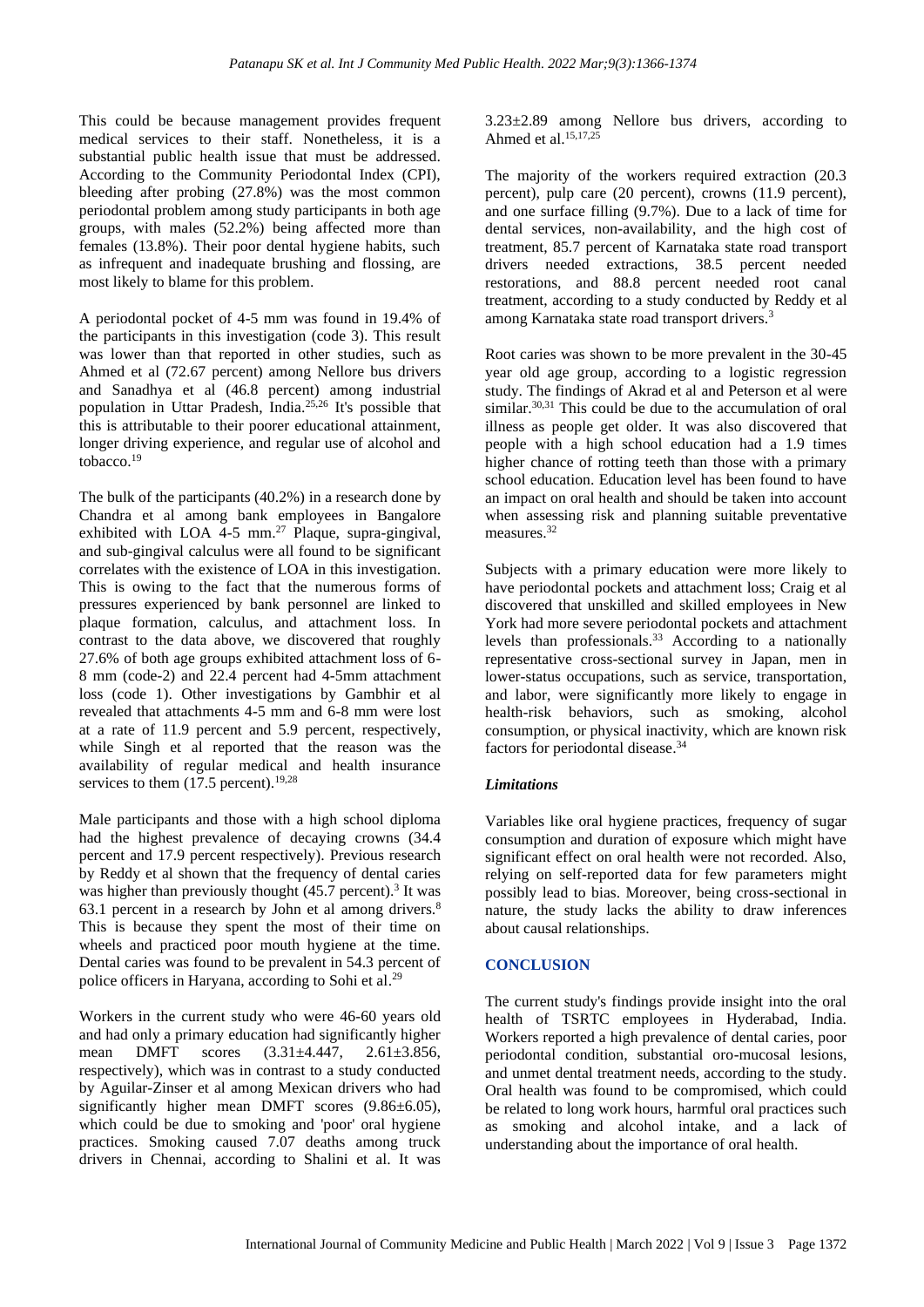As a result, there is an urgent need to focus on these highrisk populations, with a particular emphasis on primary oral health care programs such as dental screening and oral education at regular intervals, which will assist to prevent the accumulation of employee health-care demands.

*Funding: No funding sources Conflict of interest: None declared Ethical approval: The study was approved by the Institutional Ethics Committee*

#### **REFERENCES**

- 1. Park K. Environment and health. In: Park's Textbook of Preventive and Social Medicine. Jabalpur: M/s Banarsidas Bhanot Publishers (India). 2007:566-68.
- 2. Sharda AJ, Shetty SS. Relationship of periodontal status and dental caries status with oral health knowledge, attitude and behavior among professional students in India. Int J Oral Sci. 2009;1:196-206.
- 3. Reddy CS, Reddy CVK. Oral health status and treatment needs of Karnataka Road Transport Corporation Drivers and Employees in Mysore division. J Indian Assoc Public Health Dent. 2010;16:221-27.
- 4. Naveen N, Reddy CVK. Oral health status and treatment needs of police personnel in Mysore city, Karnataka. Streamdent. 2010;1:156-60.
- 5. Sood M, Bhaggana A, Bhaggana V, Sharma N. Occupational dental wear among ceramic factory workers: an observational study. J Indian Dent Assoc. 2011;5:472-3.
- 6. Schour I, Sarnat BG. Oral manifestations of occupational origin. J Am Med Assoc. 1942;120:1197-207.
- 7. Ganesh A, Ramkumar S, Rajkumar M, Bhavyaa R, Ramkumar L, Balaji SK. Oral health-related knowledge, attitude, and practices among auto drivers in South Chennai. J Indian Assoc Public Health Dent. 2017;15:392-4.
- 8. John JR, Kesavan P, Sridharan P, Rajendra G. Evaluation of oral health status among road transport workers erode district Tamilnadu. J Comm Dent. 2016;10(2)35-9.
- 9. Shizukuishi S, Hayashi N, Tamagawa H, Hanioka T, Maruyama S, Takeshita T, et al. Life style and periodontal health status of Japanese Factory workers. Ann Periodontol. 1998;3:303-11.
- 10. Ramesh N, Sudhanshu S, Sharda A, Asawa K, Tak M, Batra M, et al. Assessment of the periodontal status among kota stone workers in Jhalawar, India. J Clin Diagn Res. 2013;7:1498-1503.
- 11. Bhatt B, Seema MS. Occupational health hazards: a study of bus drivers. J Health Manag. 2012;14(2):201-6.
- 12. Sudhanshu S, Pankaj A, Sorabh J, Nidhi S. Dental diseases of acid factory workers globally-narrative review article. Iran J Public Health. 2014;43:1-5.
- 13. Dhar RL. Quality of work life: a study of municipal corporation bus drivers. Int J Ind Cul Business Manag. 2009;2(6):638-53.
- 14. Soni A, Singh V, Savi GR, Yadav O, Khan M, Agrawal M. Oral health related knowledge, attitude and practice among bus conductors and drivers in Jaipur District. Int J Dent Med Res. 2014;1(4):25-9.
- 15. Shalini P, Niramathi K, Ranjith K, Preetha C, Indra PV, Nijesh JE. Dental cares experience among tobacco consuming truck drivers in north chennai,Iindia. Int J Dent Res. 2017;7(1):1-8.
- 16. Oral health survey basic methods. World health organization, Geneva. 4<sup>th</sup> ed. Delhi: AITBS Publishers and Distributions; 1997.
- 17. Patel F, Shourie V, Muglikar S. A cross-sectional study assessing the relation between stress and chronic periodontitis in state transport employees in the city of Pune. Univ Res J Dent. 2015;5:14-8.
- 18. Zinser V, Irigoyen ME, Rivera G, Maupomé G, Sánchez-Pérez L, Velázquez C. Cigarette smoking and dental caries among professional truck drivers in Mexico. Caries Res. 2008;42(4):255-62.
- 19. Gambhir RS, Nirola A, Singh J, Sekhon T, Anand S. Periodontal health status of transport workers of a union territory in India: A cross-sectional study. J Indian Soc Periodontol. 2015;19:312-6.
- 20. Shetty P, Khargekar NC, Debnath A, Khargekar NR, Srivastava BK, Hakeem N. Determinants of tobacco use and prevalence of oral precancerous lesions in cab drivers in Bengaluru city, India. Int J Prev Med. 2017;8:100.
- 21. Zaitsu T, Kanazawa T, Shizuma Y, Oshiro A, Takehara S, Ueno M, Kawaguchi Y. Relationships between occupational and behavioral parameters and oral health status. Ind Health. 2017;55(4):381-90.
- 22. Sohi R, Bansal V, Veeresha KL, Gambhir R. Assessment of oral health status and treatment needs of police personnel of Haryana, India. Internet J Epidemiol. 2010;7:1-8.
- 23. Srikandi TW, Clarke NG. Periodontal status in a south Australian industrial population. Community Dent Oral Epidemiol. 1982;10:272-5.
- 24. Kawamura M, Iwamoto T. Present state of dental health knowledge, attitudes/behavior and perceived oral health of Japanese employees. Int Dent J. 1999;49:173-81.
- 25. Ahmed SI, Sudhir KM, Reddy VC, Kumar RV, Srinivasulu G, Deepthi A. Impact of sense of coherence on oral health among bus drivers: A cross-sectional study. J Int Soc Prevent Communit Dent. 2018;8:145-52.
- 26. Sanadhya S, Nagarajappa R, Sharda AJ, Asawa K, Tak M, Batra M, et al. The oral health status and the treatment needs of salt workers at sambhar lake, Jaipur, India. J Clin Diagn Res. 2013;7:1782-6.
- 27. Chandra MK, Jayakumar HL, Vanishree N. Oral health status and treatment needs among Bank